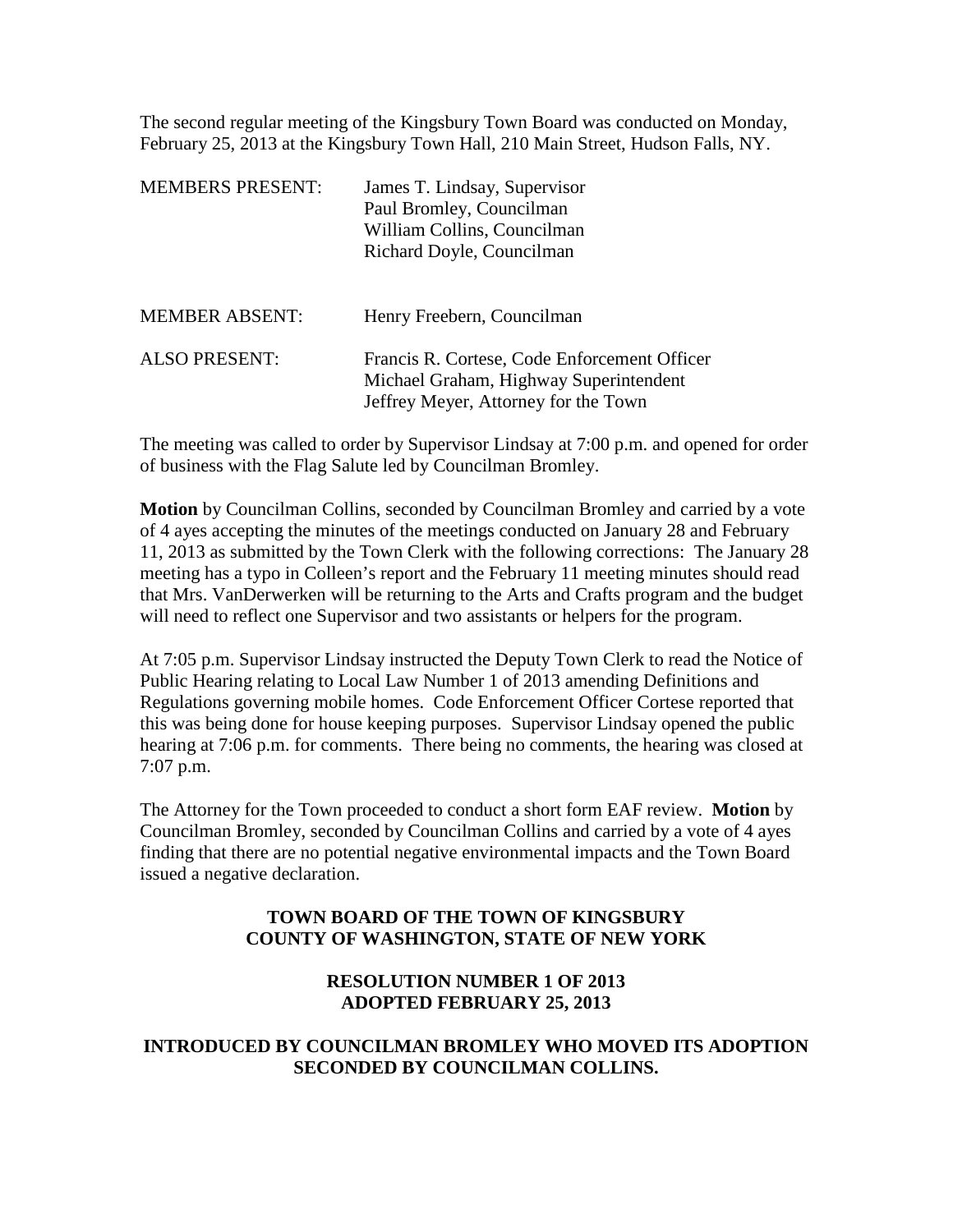## **RESOLUTION ADOPTING PROPOSED LOCAL LAW AMENDING CERTAIN SECTIONS OF THE TOWN OF KINGSBURY MOBILE HOME LOCAL LAW CONTAINED IN CHAPTER 185 OF THE CODE OF THE TOWN OF KINGSBURY.**

**WHEREAS**, pursuant to section 10 of Municipal Home Rule Law, the Town Board (the "Board") of the Town of Kingsbury (the "Town") has the authority to adopt local laws to protect the health, safety and welfare of its citizens, including local laws making certain amendments and updates to the local law contained in Chapter 185 of the Code of the Town; and

**WHEREAS**, the Town finds and determines that this Local Law is necessary to protect the health, safety and welfare of its citizens; and

**WHEREAS**, the Town finds and determines that the adoption of this Local Law, which is an action under New York State Environmental Quality Review Act (SEQRA) is an unlisted action pursuant to 6 NYCRR 617 et. seq. that will not have a significant impact on the environment, and is thus precluded from further review; and

**WHEREAS**, the Town scheduled a public hearing to be held before the Town Board on February 25, 2013 at 7:05 p.m. at the Offices of the Town of Kingsbury, 210 Main Street, Hudson Falls, New York, to hear all interested parties regarding the adoption of a proposed local law amending the mobile home regulations; and

**WHEREAS**, notice of said public hearing was duly posted and then published in *The Post Star*, the official newspaper of the Town, on February 14, 2013 pursuant to and in conformance with Section 20 of the Municipal Home Rule Law; and

**WHEREAS**, said public hearing was duly held and all parties in attendance were permitted an opportunity to speak on behalf of or in opposition to the proposed local law.

**NOW, THEREFORE, BE IT RESOLVED** by the Town Board of the Town of Kingsbury as follows:

- Section 1. The Board, upon due deliberation of the proposed Local Law, amending and updating Chapter 185 of the Code of the Town establishing specific minimum requirements and Regulations governing the location, occupancy and maintenance of mobile homes within the Town, and the comments presented at the public hearing, finds that the adoption of the same shall be in the best interests of the Town.
- Section 2. The proposed Local Law is hereby adopted, copies of which are attached hereto and Made a part hereof.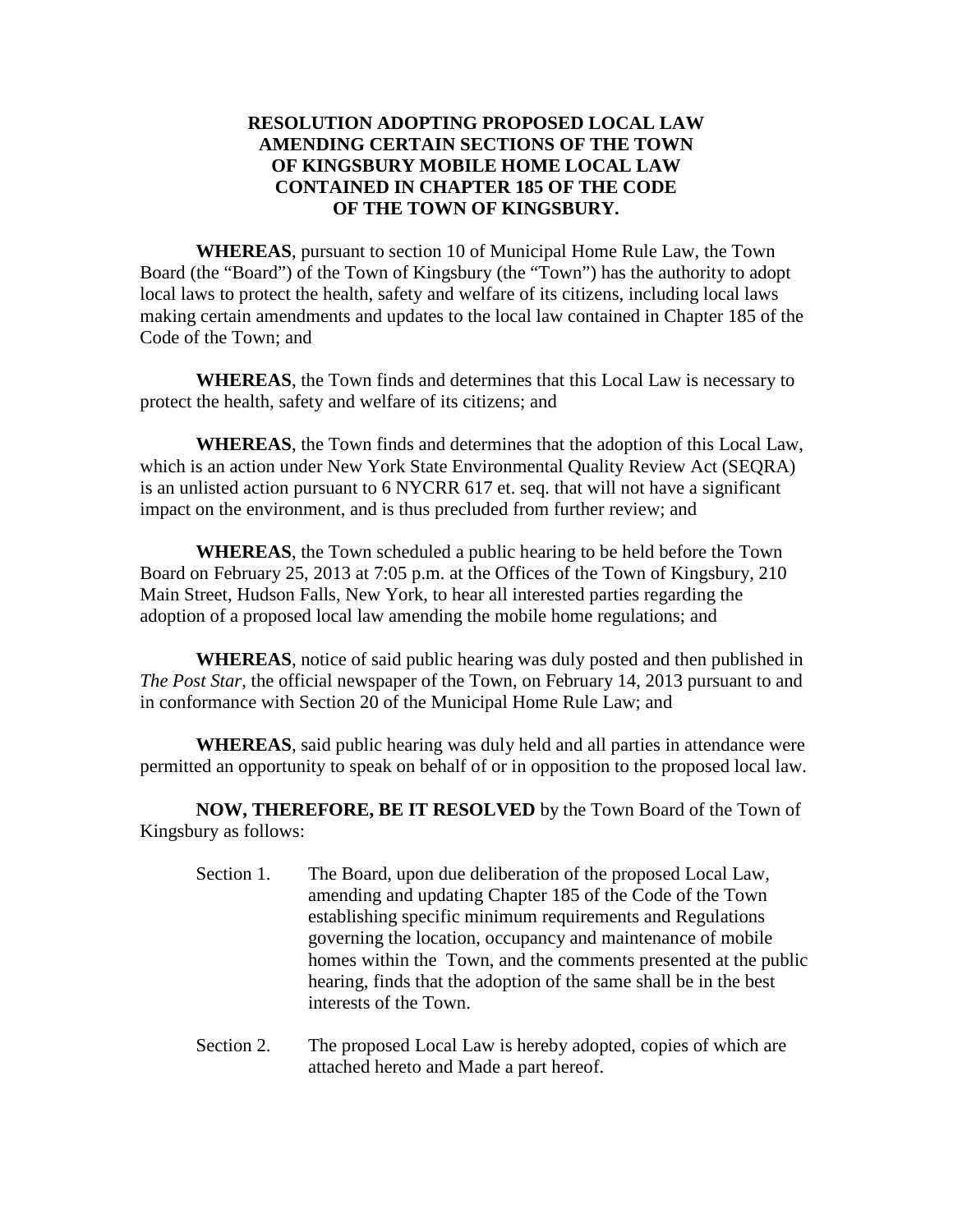Section 3. The Law shall take effect immediately upon its filing in the Office of the Secretary of State.

Section 4. This resolution shall take effect immediately.

| Those members present were:  | Voting: |
|------------------------------|---------|
| James T. Lindsay, Supervisor | Aye     |
| Paul Bromley, Councilman     | Aye     |
| William Collins, Councilman  | Aye     |
| Richard Doyle, Councilman    | Aye     |
| Henry Freebern, Councilman   | Absent  |

At 7:10 p.m. Supervisor Lindsay instructed the Deputy Town Clerk to read the Notice of Public Hearing relating to Local Law Number 2 of 2013 amending open burning regulations and the Administration and Enforcement of NYS Uniform Fire Prevention and Building Code. Code Enforcement Cortese reported he had spoken with the Fire Chief and he stated that the Fire Company had reviewed the proposed local law and had no problems with it. Supervisor Lindsay opened the public hearing for comments at 7:11 p.m. There being no public comments, Supervisor Lindsay closed the public hearing at 7:12 p.m.

At this time the Attorney for the Town reviewed the short form EAF with the Town Board members. There being no potential negative environmental impact, **motion** by Councilman Bromley, seconded by Councilman Collins and carried by a vote of 4 ayes declaring a negative declaration for proposed local law number 2 of 2013.

# **TOWN BOARD OF THE TOWN OF KINGSBURY COUNTY OF WASHINGTON, STATE OF NEW YORK RESOLUTION NUMBER 2 OF 2013 ADOPTED FEBRUARY 25, 2013 INTRODUCED BY COUNCILMAN COLLINS WHO MOVED ITS ADOPTION SECONDED BY COUNCILMAN DOYLE.**

## **RESOLUTION ADOPTING PROPOSED LOCAL LAW AMENDING CHAPTER 95 OF THE CODE OF THE TOWN OF KINGSBURY TITLED BUILDING CONSTRUCTION AND FIRE PREVENTION**

**WHEREAS,** pursuant to Section 10 of Municipal Home Rule Law, the Town Board (the "Board") of the Town of Kingsbury (the "Town") has the authority to adopt local laws to protect the health, safety and welfare of its citizens, including local laws pertaining to the regulation of building construction and fire prevention on Town property; and

**WHEREAS**, the Town finds and determines that this Local Law is necessary to protect the health, safety and welfare of its citizens; and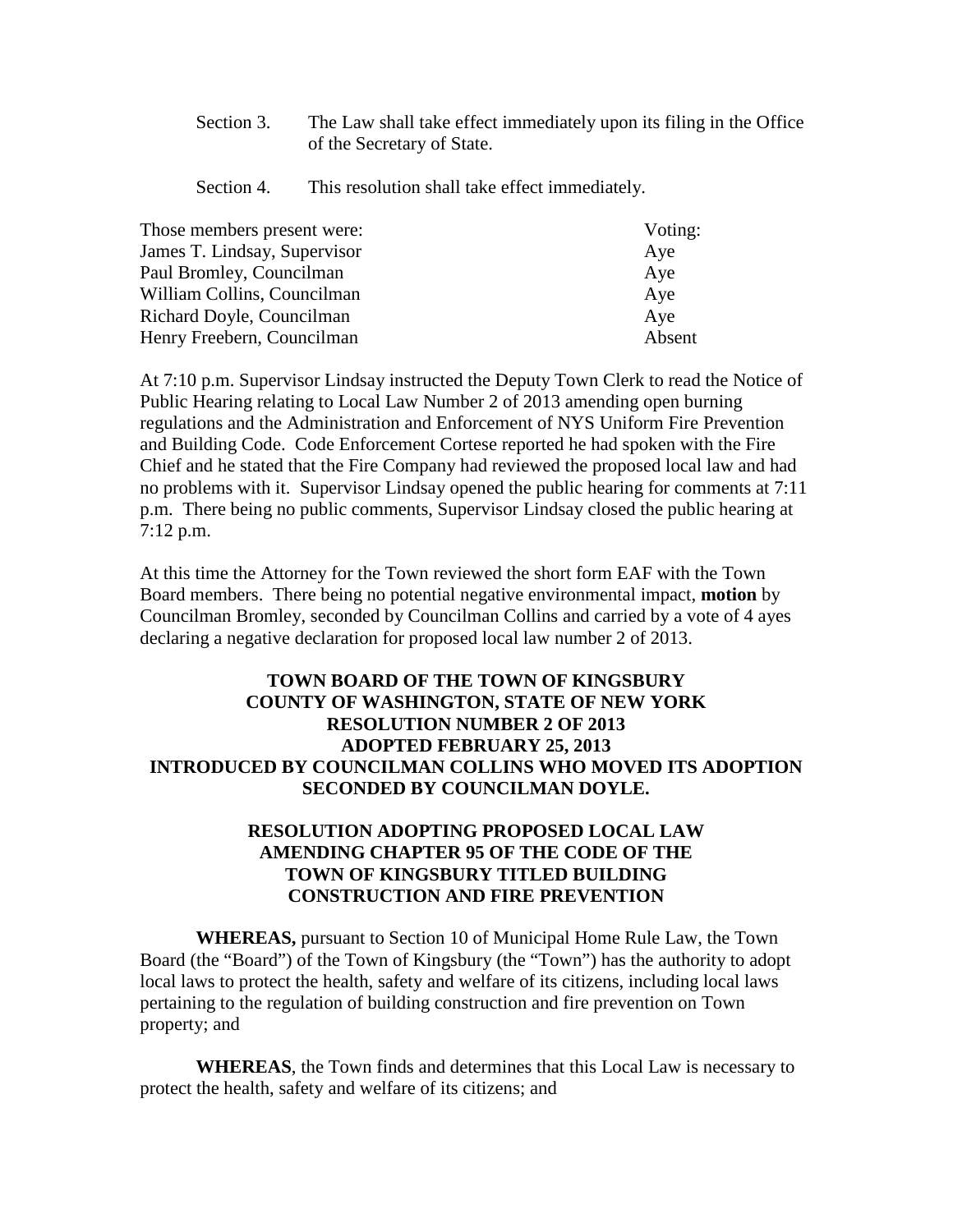**WHEREAS,** the Town finds that amendments and updates to said Chapter 95 are reasonable and necessary in order to bring the law current with the requirements contained in the NYS Uniform Building Code and the NYS Environmental Conservation Law; and

**WHEREAS**, the Town finds and determines that the adoption of this Local Law, which is an action under New York State Environmental Quality Review Act (SEQRA), is an Unlisted action pursuant to 6NYCR 617 et. seq. that will not have a significant impact on the environment, and is thus precluded from further review; and

**WHEREAS,** the Town scheduled a public hearing to be held before the Town Board on February 25, 2013 at 7:10 p.m. at the Offices of the Town of Kingsbury, 210 Main Street, Hudson Falls, New York, to hear all interested parties regarding the adoption of a proposed local law amending the building code and fire prevention law contained in Chapter 95; and

**WHEREAS**, notice of said public hearing was duly posted and then published in *The Post Star*, the official newspaper of the Town on February 14, 2013 pursuant to and in conformance with Section 20 of the Municipal Home Rule Law; and

**WHEREAS**, said public hearing was duly held and all parties in attendance were permitted an opportunity to speak on behalf of or in opposition to the proposed Local Law.

**NOW, THEREFORE BE IT RESOLVED** by the Town Board of the Town of Kingsbury as follows:

- Section 1. The Board, upon due deliberation of the proposed Local Law, updated and amending Certain provisions of Chapter 95 of the Town Code pertaining to demolition permits, Fire safety inspections, and open burning regulations contained in said Chapter 95, and the comments presented at the public hearing, finds that the adoption of the same shall be in the best interests of the Town.
- Section 2. The proposed Local Law is hereby adopted, copies of which are attached hereto and Made a part hereof.
- Section 3. The Law shall take effect immediately upon its filing in the Office of the Secretary of State.
- Section 4. This resolution shall take effect immediately

Those members present were: Voting: James T. Lindsay, Supervisor Aye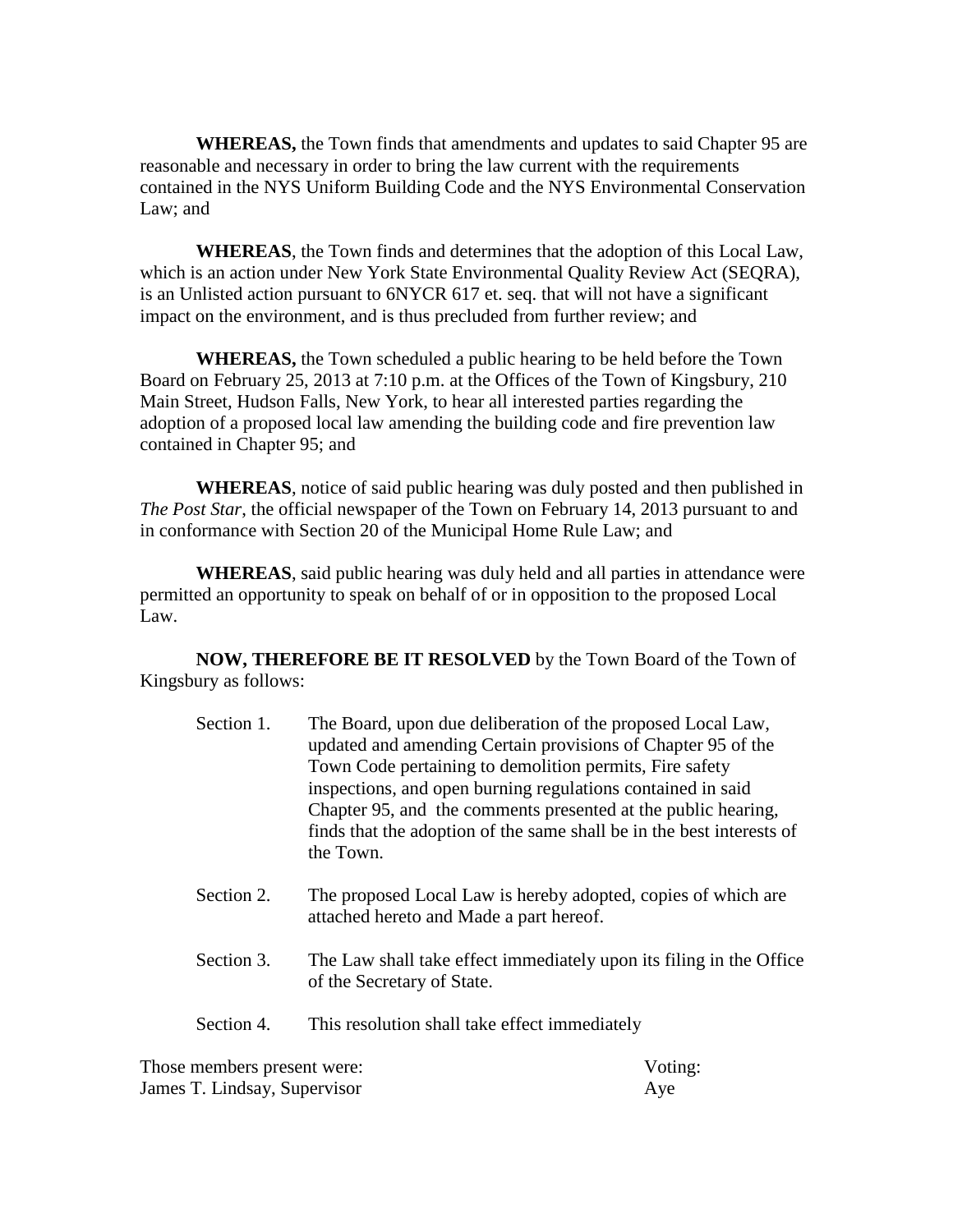| Paul Bromley, Councilman    | Aye    |
|-----------------------------|--------|
| William Collins, Councilman | Ave    |
| Richard Doyle, Councilman   | Ave    |
| Henry Freebern, Councilman  | Absent |

LEGAL UPDATE: Supervisor Lindsay stated that everyone was familiar with the situation with East Side. The Town Board will be entering into an executive session at the end of the meeting to discuss this litigation matter.

Supervisor Lindsay stated everyone was given a copy of a resolution to support Washington County Sewer District No. 2 for an LGE Grant. This grant will be used for a study of the distribution system of the sewer district. There is a 10 percent match, which would be divided up between the 5 communities that use the sewer district. Adirondack Gateway Council is also seeking funding to conduct a study for a regional sewer district. A discussion was had. Councilman Bromley stated his concern was that the cost would need to come out of a district and not the town's general fund. **Motion** by Councilman Bromley, seconded by Councilman Collins and carried by a vote of 4 ayes to expend the amount of \$1,600 for the sewer district grant. Councilman Bromley stated the town board needed to continue on with the work to complete the formation of the sewer district.

### REPORTS:

Town Historian Paul Loding submitted a copy of his annual report to the board members.

Sole Assessor Colleen Adamec reported that things are going well and she is trying to get all of her exemptions completed before March 1.

Code Enforcement Officer Cortese advised the board that if we were to hire a Health Officer that the County would reimburse the Town along with the Village for having one. The Town Board felt that the town board could still act as Health Officer.

Highway Superintendent Michael Graham presented the Agreement to Spend Town Highway Funds for 2013. General repairs in the amount of \$120,910 may be expended for general repairs upon 53.06 miles of town highways including sluices, culverts and bridges that have a span of less than five feet and boardwalks or the renewals thereof. The following sum of \$290,735 shall be expended for the improvement of town highways. Improvements commencing at Dix Avenue at Dean Road to Tracy Road, a distance of 2.44 miles for the sum of \$143,083; improvements commencing from Route 4 at Geer Road and leading to Wood Road, a distance of 1.84 miles for not more than \$117,502. **Motion** by Councilman Doyle, seconded by Councilman Bromley and carried by a vote of 4 ayes to approve the Agreement to Spend Highway Funds.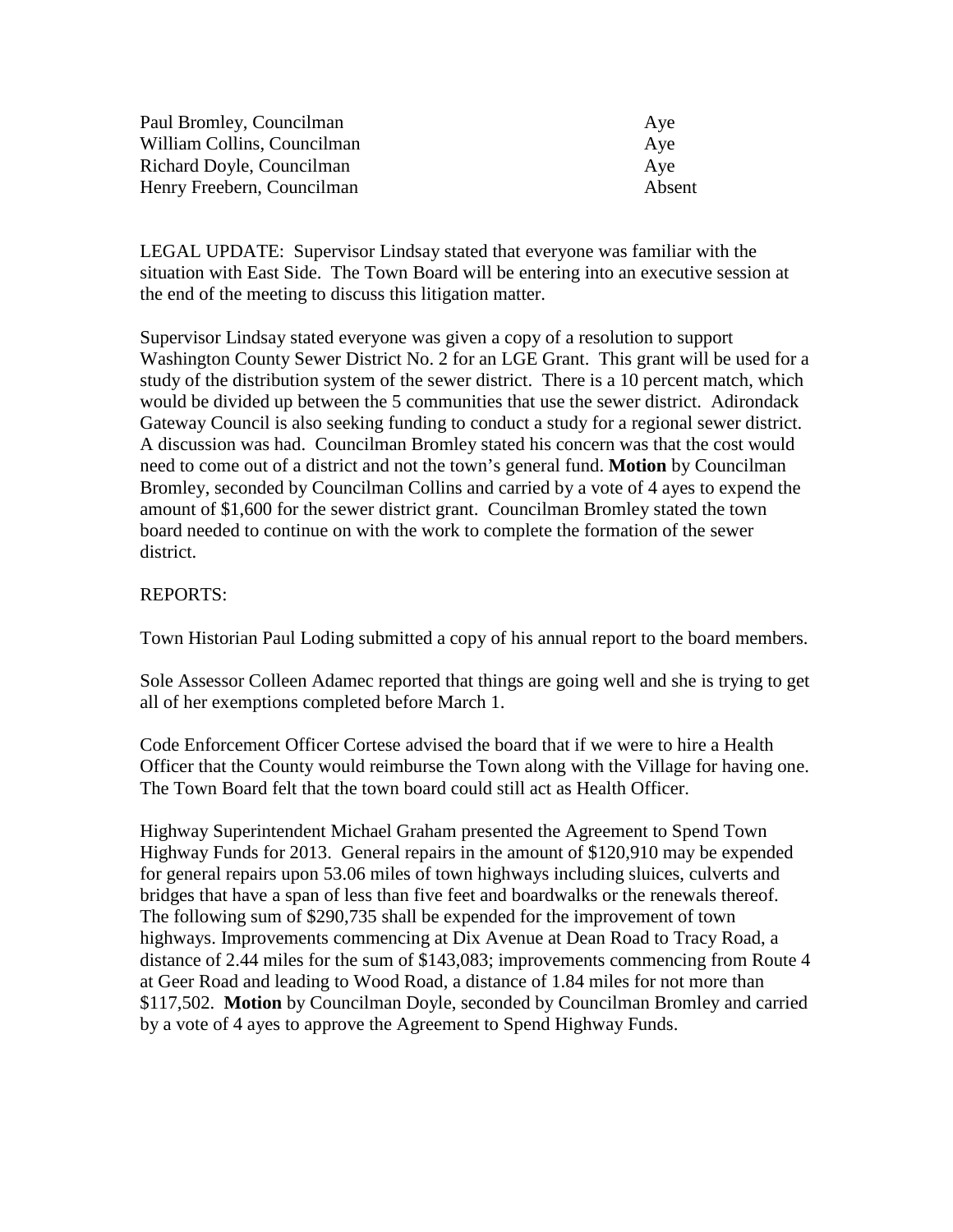Superintendent Graham stated that he hopes Patrick Sullivan will be ready to present the plans for the new building to the board members in March and the target is to have bids ready to go out in April.

Supervisor Lindsay reported that our Dog Control Officer, Frank Diamond, was recently inspected by Elizabeth Holmes from NYS Agriculture and Markets and received a satisfactory report.

Councilman Doyle spoke with Tom Darfler to determine who is going to create the web page. He is going to work up pages for each department and then get together with each department head to discuss how it will work.

Supervisor Lindsay stated he had received a petition from ten or twelve residents on Route 196 asking the town to provide them with cable services. The residents are asking the Town to request a grant from New York State to financially provide for cable installation to their premises.

Supervisor Lindsay, Councilman Bromley and members of the Village Board had met on Thursday with Frank Yakubec, the architect, and had reviewed several different plans that he presented to them. He is now working on Plan D, which will show the location of the offices and furnishings. An additional cost of \$4,800 will be needed to continue with these plans. **Motion** by Councilman Doyle, seconded by Councilman Bromley and carried by a vote of 4 ayes authorizing Frank to draw up the additional plans and pay him the sum of \$4,800.00.

Supervisor Lindsay stated he had received a letter seeking support of a resolution created by the Town of Harrison relating to foreclosed properties or abandoned properties owned by a bank to force the banks to clean up the properties instead of placing that burden on the Towns. The resolution is A. 88 and A824. A discussion was had. The Town Board members stated they wanted to review the proposed resolution and table this matter until the next meeting.

### WRITTEN REPORTS:

On a **motion** by Councilman Doyle, seconded by Councilman Bromley and carried by a vote of 4 ayes the following reports of certain town officials were approved:

| Code Enforcement Officer: Jan. | No. Permits 5; Variances 1; Total Fees \$807.65.                                                                             |
|--------------------------------|------------------------------------------------------------------------------------------------------------------------------|
| Dog Control Officer            | Complaints/Calls 22; Seizures 2; Unlicensed dogs 11;<br>Euthanasia 1; Summons issued 1; Bites investigated 0;<br>Mileage 107 |
| Town Clerk:                    | Paid to EnCon \$128.49; Paid To Supervisor \$8,943.69;                                                                       |